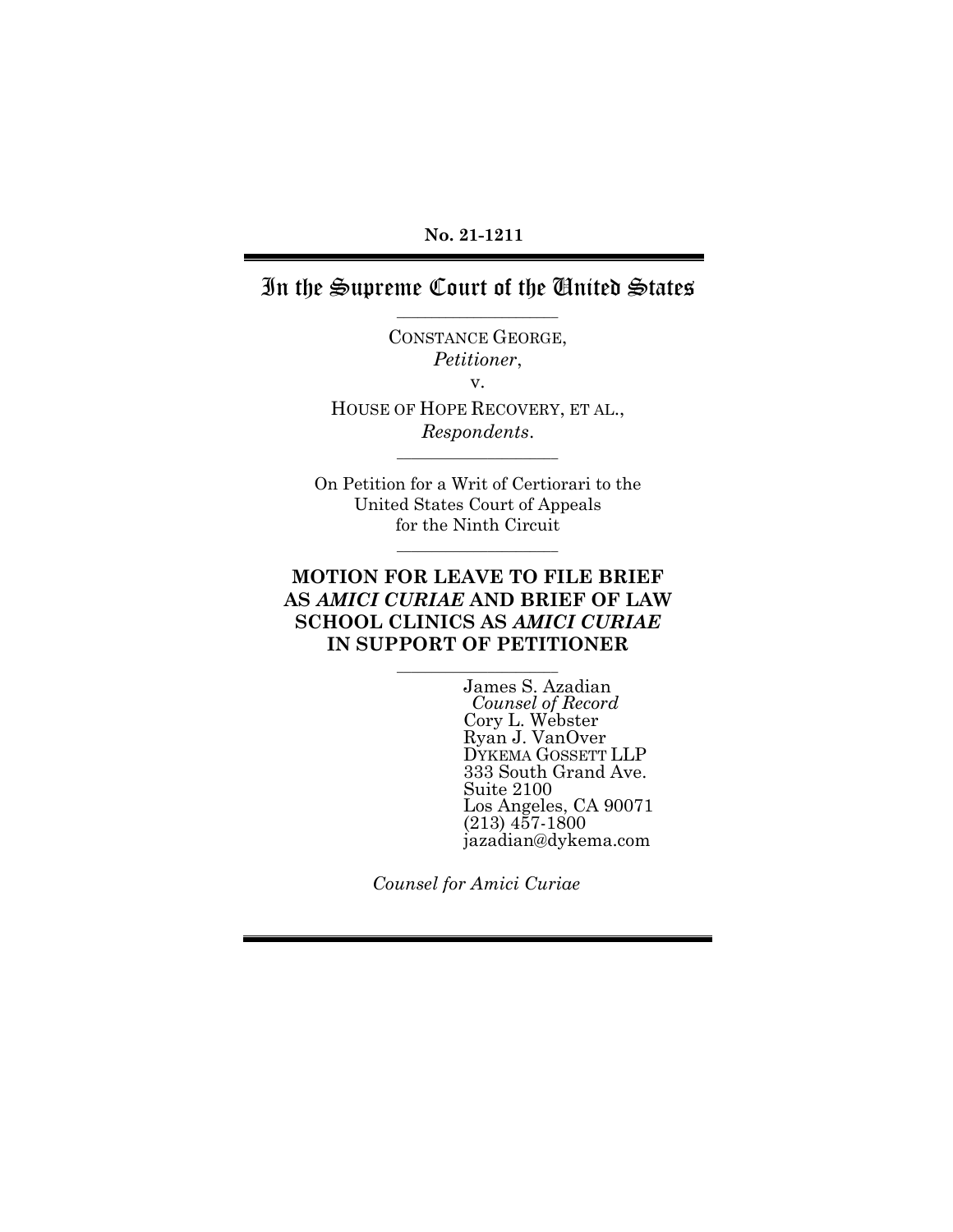## **MOTION FOR LEAVE TO FILE**  *AMICUS CURIAE* **BRIEF IN SUPPORT OF THE PETITION**

Under Supreme Court Rule 37.2(b), Seton Hall University School of Law's Center for Social Justice and the University of Washington School of Law's Ninth Circuit Appellate Advocacy Clinic (collectively, "law school clinics") respectfully request leave to submit a brief as *amici curiae* in support of the petition for writ of certiorari filed by petitioner Constance George. As required under Rule 37.2(a), the law school clinics timely notified all parties' counsel of their intent to file this brief more than 10 days before its due date. Petitioner consented to the filing of this brief. One respondent stated that it does not consent, thus necessitating this motion.

The law school clinics advise indigent individuals and represent them in appellate courts around the country, including in the Ninth Circuit, in cases involving issues of public interest affecting the poor, minority groups, inmates, and other disempowered members of society. They have regularly provided pro bono and *amicus* representation to inmates and civil and criminal defendants, including in this Court. In most of those cases, the clients are without counsel during trial court proceedings, including when they file their notice of appeal.

This proposed *amicus* brief addresses the Ninth Circuit's unique rule for what a would-be appellant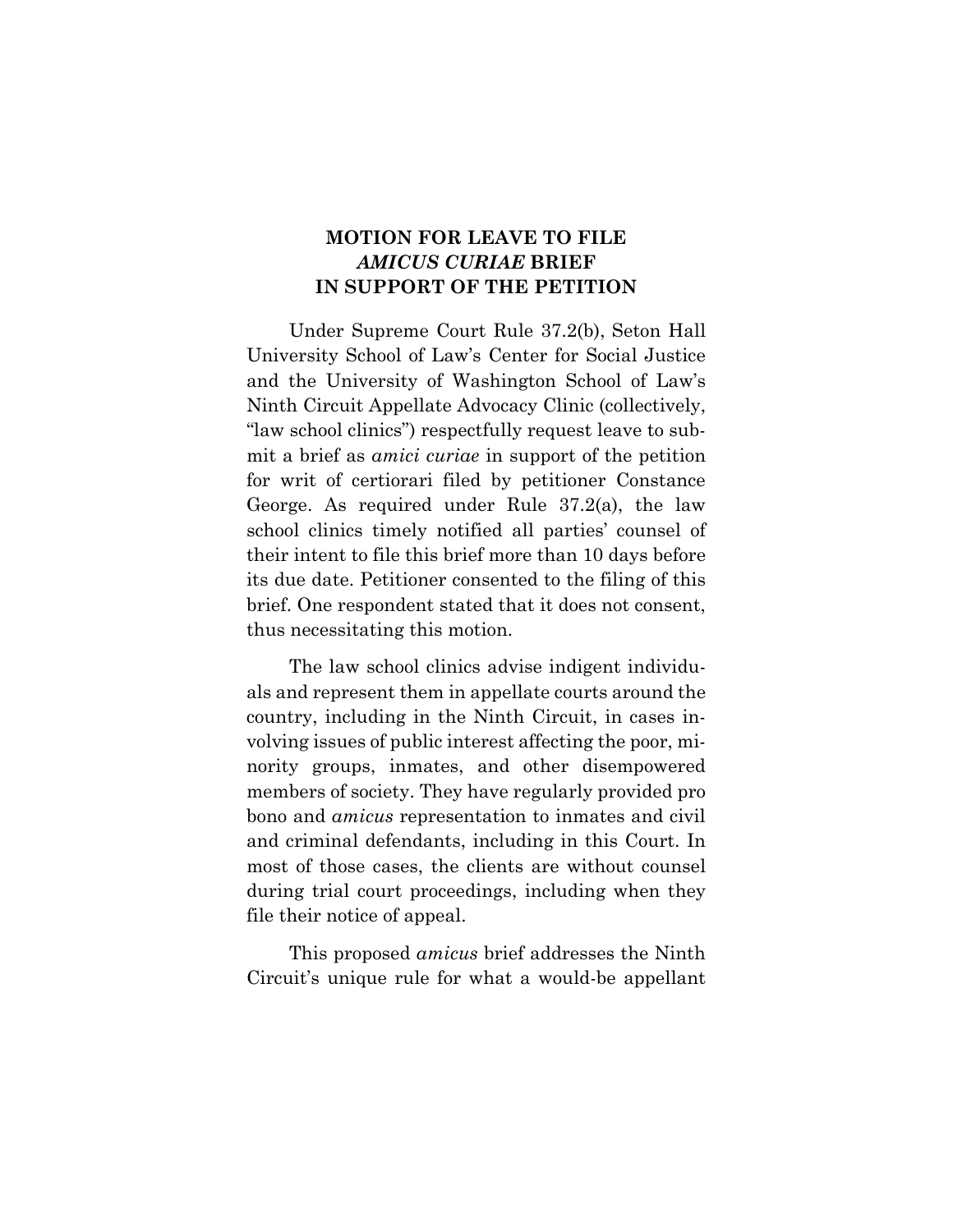must do to invoke its appellate jurisdiction, arguing that the rule imposes an undue burden on *pro se* litigants that does not as a practical matter apply to represented parties. The brief urges the Court to grant the petition to overrule the Ninth Circuit's ill-conceived standard for appellate jurisdiction, which directly conflicts with Federal Rule of Appellate Procedure 3, as interpreted by six other circuits.

Because this brief provides empirical information about the disparate impact the Ninth Circuit's rule has on *pro se* litigants, *amici* believe that it may be helpful to the Court as it considers the petition for certiorari. For these reasons, the Court should grant this motion for leave to file a brief as *amici curiae*.

Respectfully submitted,

James S. Azadian *Counsel of Record* Cory L. Webster Ryan J. VanOver DYKEMA GOSSETT LLP 333 South Grand Ave. Suite 2100 Los Angeles, CA 90071 (213) 457-1800 jazadian@dykema.com

*Counsel for Amici Curiae*

April 4, 2022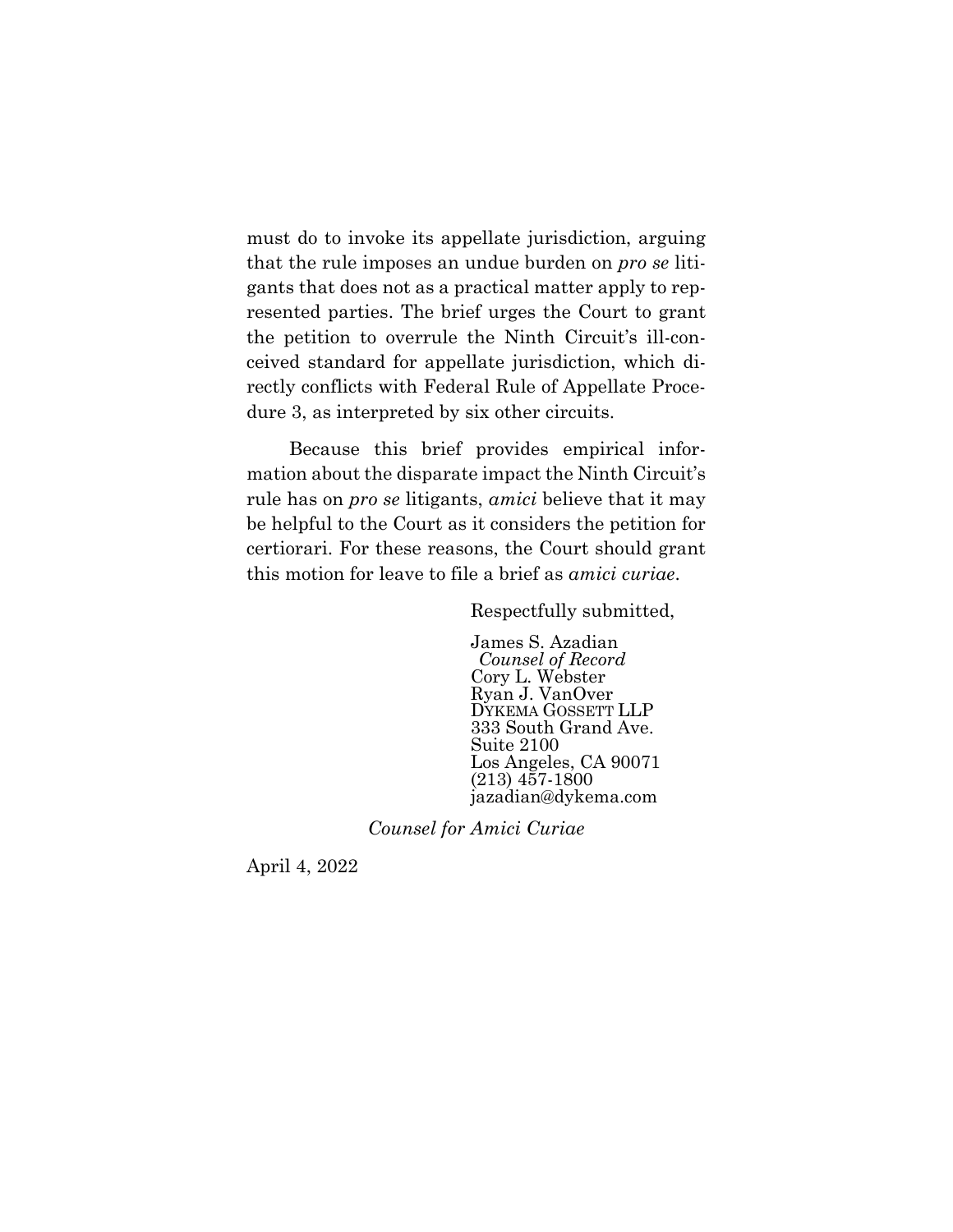## **TABLE OF CONTENTS**

|                                                                                                                                                                 | Page |
|-----------------------------------------------------------------------------------------------------------------------------------------------------------------|------|
|                                                                                                                                                                 |      |
|                                                                                                                                                                 |      |
| <b>INTRODUCTION AND SUMMARY</b>                                                                                                                                 |      |
|                                                                                                                                                                 |      |
| A. The Ninth Circuit imposes on would-be<br>appellants an obligation of service or<br>notice, an added jurisdictional burden                                    |      |
| 1. All courts of appeals except the<br>Ninth Circuit require only that a<br>litigant timely file the "functional"                                               |      |
| 2. The Ninth Circuit sets itself apart<br>by requiring a would-be appellant<br>to do more than timely file the<br>"functional equivalent" of a notice           |      |
| B. The Ninth Circuit's unique rule<br>profoundly affects thousands of pro se<br>litigants, with an outsized impact on<br>minorities, the poor, and incarcerated |      |
|                                                                                                                                                                 |      |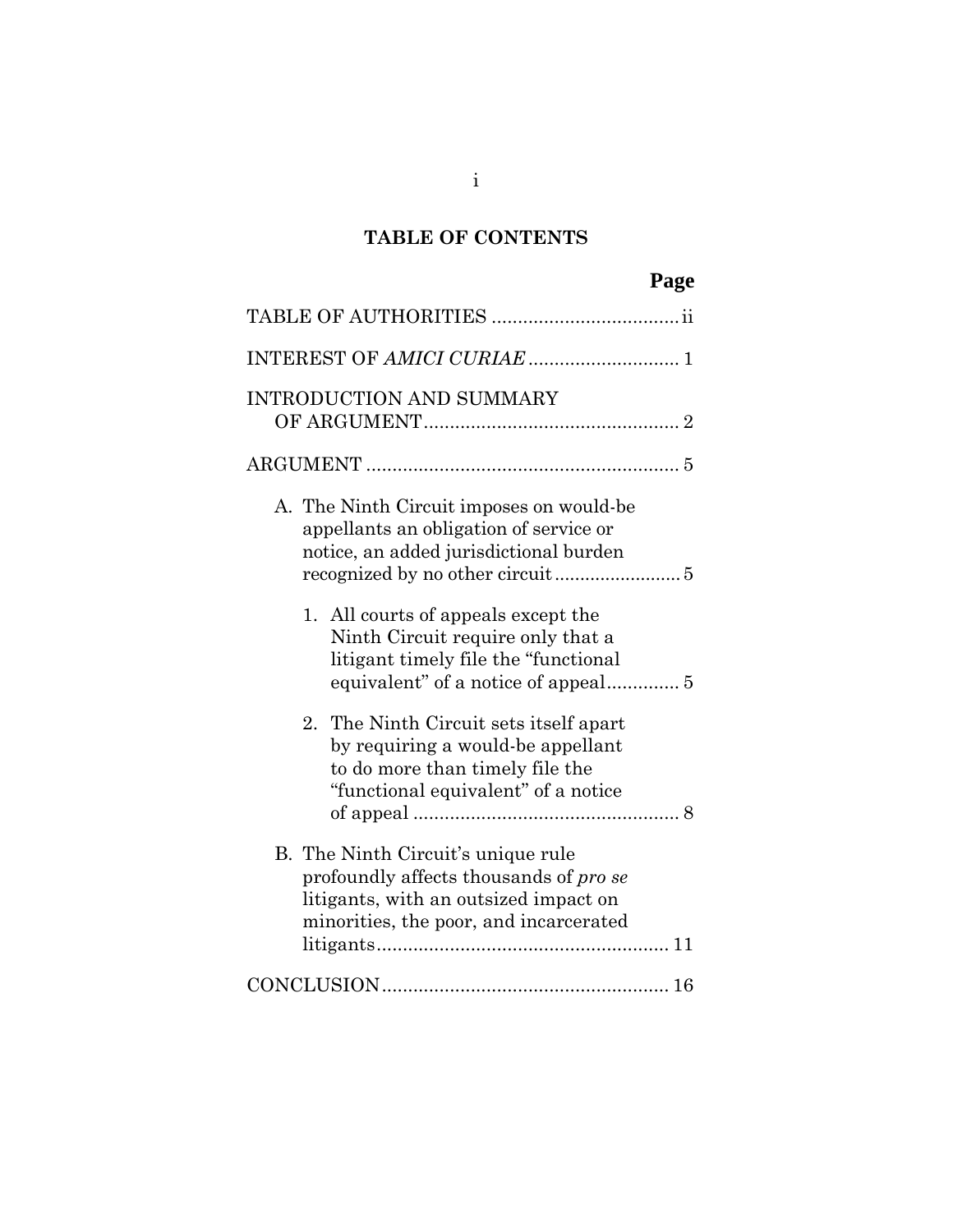## **TABLE OF AUTHORITIES**

# **Page(s)**

## **Cases**

| Anderson v. District of Columbia,                 |
|---------------------------------------------------|
| Becker v. Montgomery,                             |
| Bowles v. Russell,                                |
| Cameron v. EMW Women's Surgical Ctr., P.S.C.,     |
| Carson v. Dir. of the Iowa Dep't of Corr. Servs., |
| Cel-A-Pak v. Cal. Agric. Labor Relations Bd.,     |
| Clark v. Cartledge,                               |
| Fraige v. Am. Nat'l Watermattress Corp.,          |
| Frieder v. Morehead State Univ.,                  |
| Haugen v. Nassau Cty. Dep't of Soc. Servs.,       |
| Henderson v. Shinseki,                            |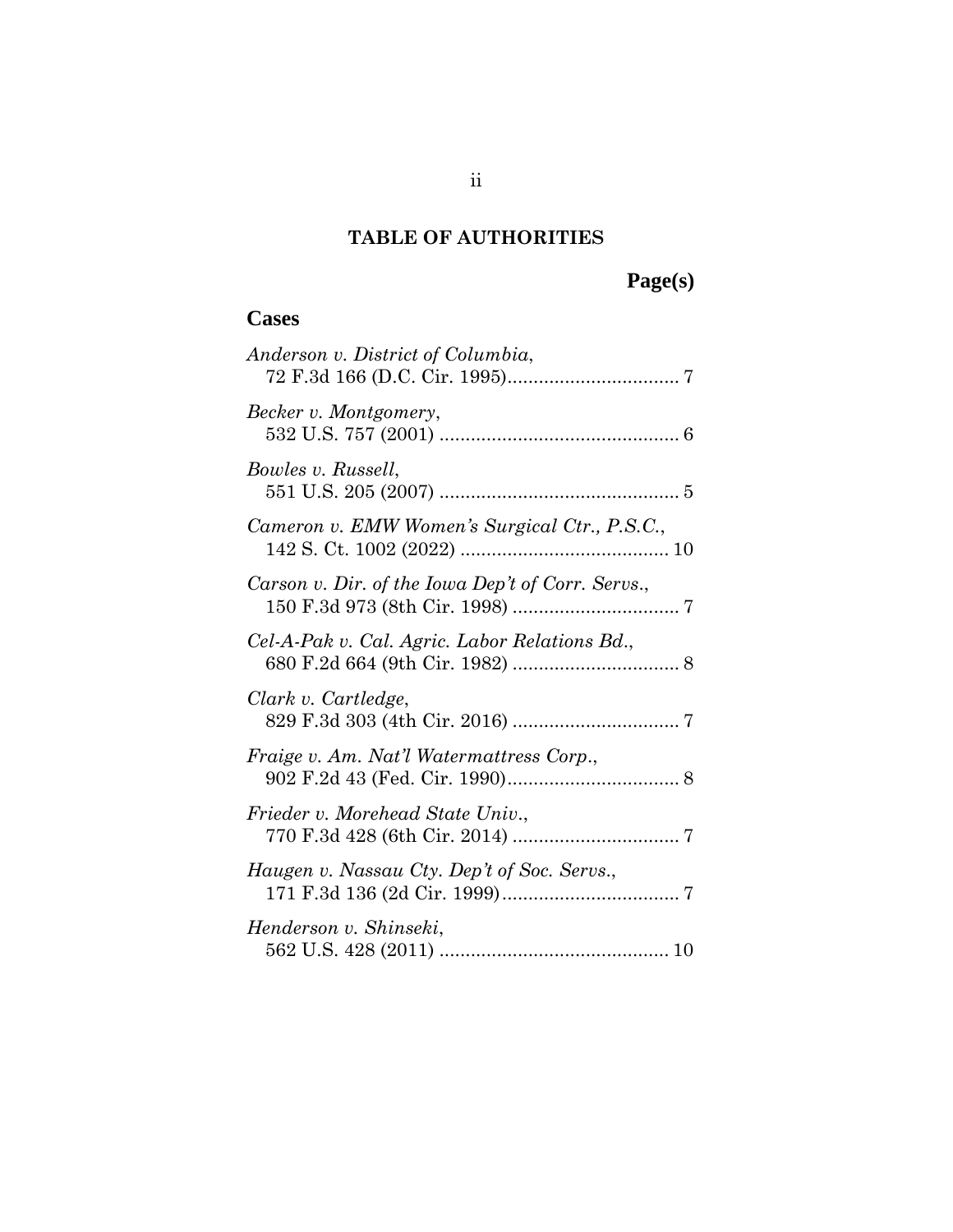| Houston v. Lack,                                   |
|----------------------------------------------------|
| In re Sweet Transfer & Storage, Inc.,              |
| Paoli R.R. Yard PCB Litig.,                        |
| Rabin v. Cohen,                                    |
| Ray v. Cowley,                                     |
| Rinaldo v. Corbett,                                |
| Smith v. Barry,                                    |
| Sueiro Vazquez v. Torregrosa de la Rosa,           |
| Torres v. Oakland Scavenger Co.,                   |
| United States v. Cantwell,                         |
| Wells v. Ryker,                                    |
| <b>Rules</b>                                       |
| Fed. R. App. P. 3 2, 3, 5, 6, 7, 8, 10, 11, 12, 16 |
|                                                    |

Fed. R. App. P. 3(c)................................................... 6

| × | × | ł |  |
|---|---|---|--|
|   | × |   |  |
|   |   |   |  |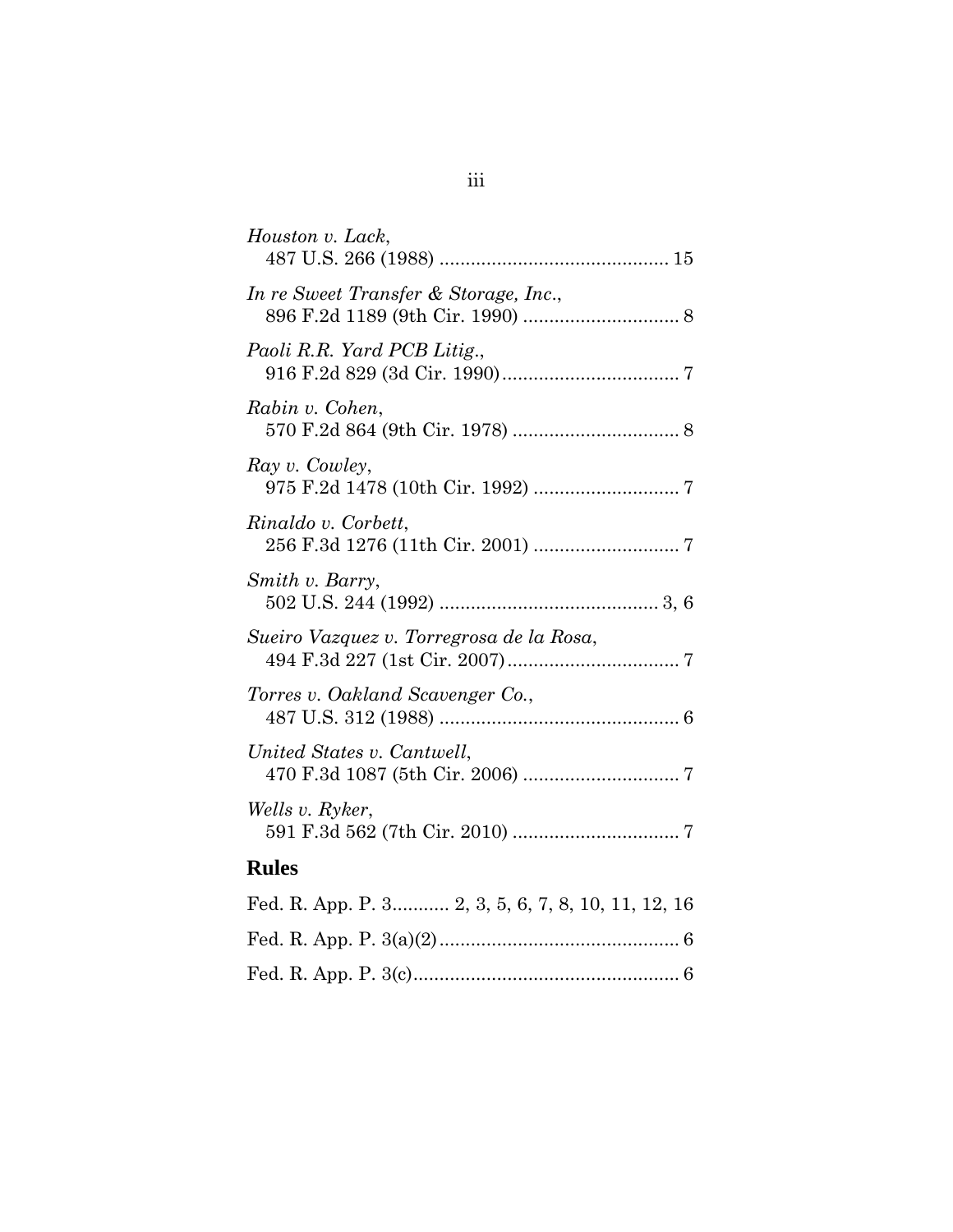# **Other Authorities**

| Amy Myrick et al., Race and Representation:<br>Racial Disparities in Legal Representation<br>for Employment Civil Rights Plaintiffs, 15<br>N.Y.U. J. LEGIS. & PUB. POL'Y 705 (2012) 13, 14 |
|--------------------------------------------------------------------------------------------------------------------------------------------------------------------------------------------|
| Columbia Law School Human Rights Clinic,<br><b>Access to Justice: Ensuring Meaningful</b><br>Access to Counsel in Civil Cases, 64                                                          |
| Mark D. Gough & Emily S. Taylor Poppe,<br>$(Un) Changing Rates of Pro Se Litigation$<br>in Federal Court, 45 LAW & SOCIAL                                                                  |
| Victor D. Quintanilla, Rachel A. Allen<br>& Edward R. Hirt, The Signaling Effect of<br><i>Pro Se Status, 42 LAW &amp; SOC. INQUIRY</i>                                                     |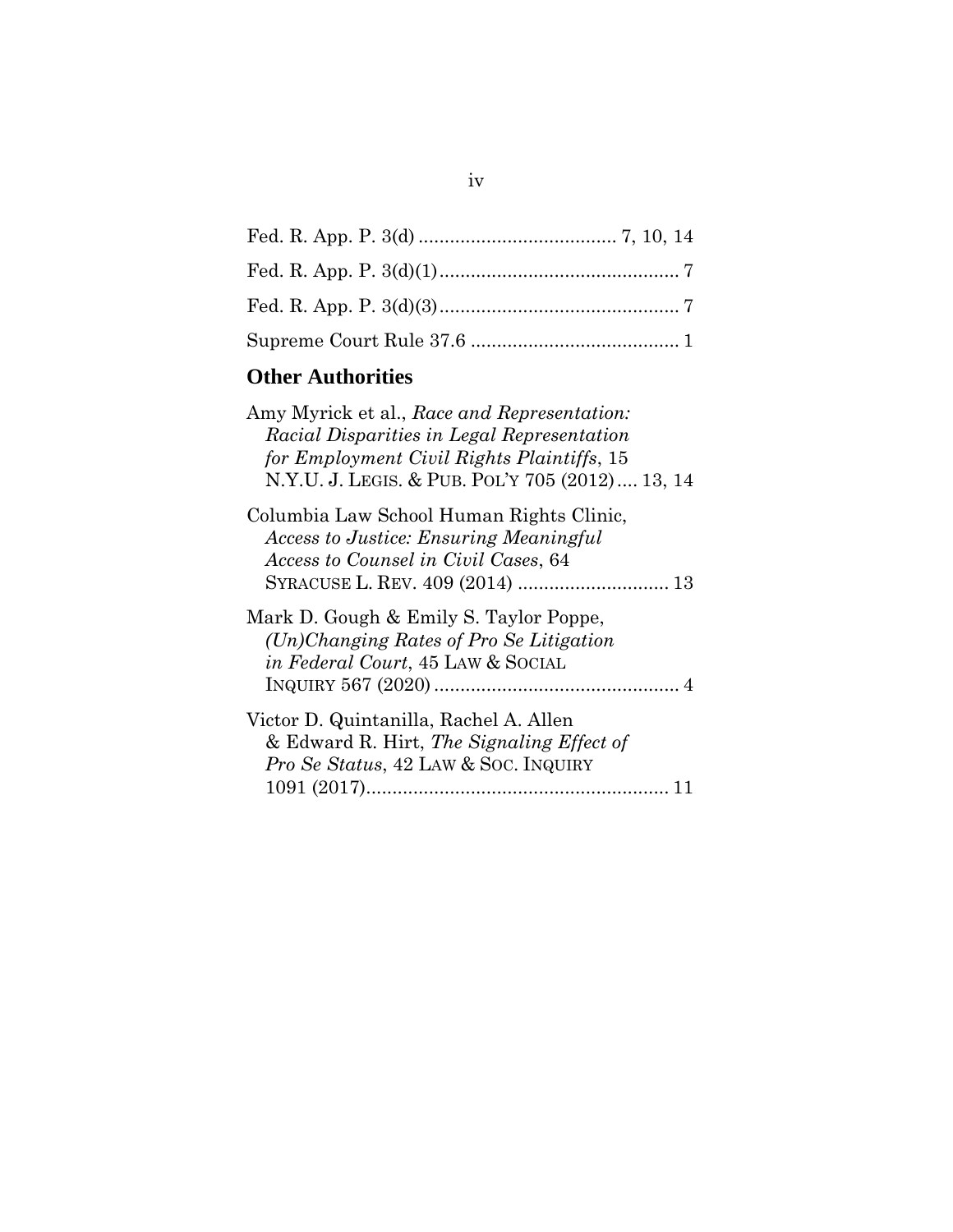#### **INTEREST OF** *AMICI CURIAE*<sup>1</sup>

*Amici* are Seton Hall University School of Law's Center for Social Justice and the University of Washington School of Law's Ninth Circuit Appellate Advocacy Clinic. *Amici* advise indigent individuals and represent them in appellate courts around the country, including in the Ninth Circuit, in cases involving issues of public interest affecting the poor, minority groups, and other disempowered members of society. *Amici* have regularly provided pro bono and *amicus* representation to inmates and civil and criminal defendants in federal appeals, including in this Court. In most of those cases, *amici*'s clients were without counsel during trial court proceedings.

*Amici* have a substantial interest in the resolution of this case because *pro se* litigants suffer disproportionately from rules that pose jurisdictional barriers to an appeal being resolved on the merits. Adding jurisdictional rules to the notice of appeal process can deprive *pro se* litigants of appellate review.

<sup>1</sup> Counsel for all parties received notice of *amici*'s intent to file this brief at least 10 days before its due date. One respondent stated that it does not consent, thus necessitating a motion for leave to file this brief. Under Supreme Court Rule 37.6, *amici curiae* state that no counsel for any party authored this brief in whole or in part and that no entity or person, aside from *amici curiae*, their members, and their counsel, made any monetary contribution toward the preparation or submission of this brief.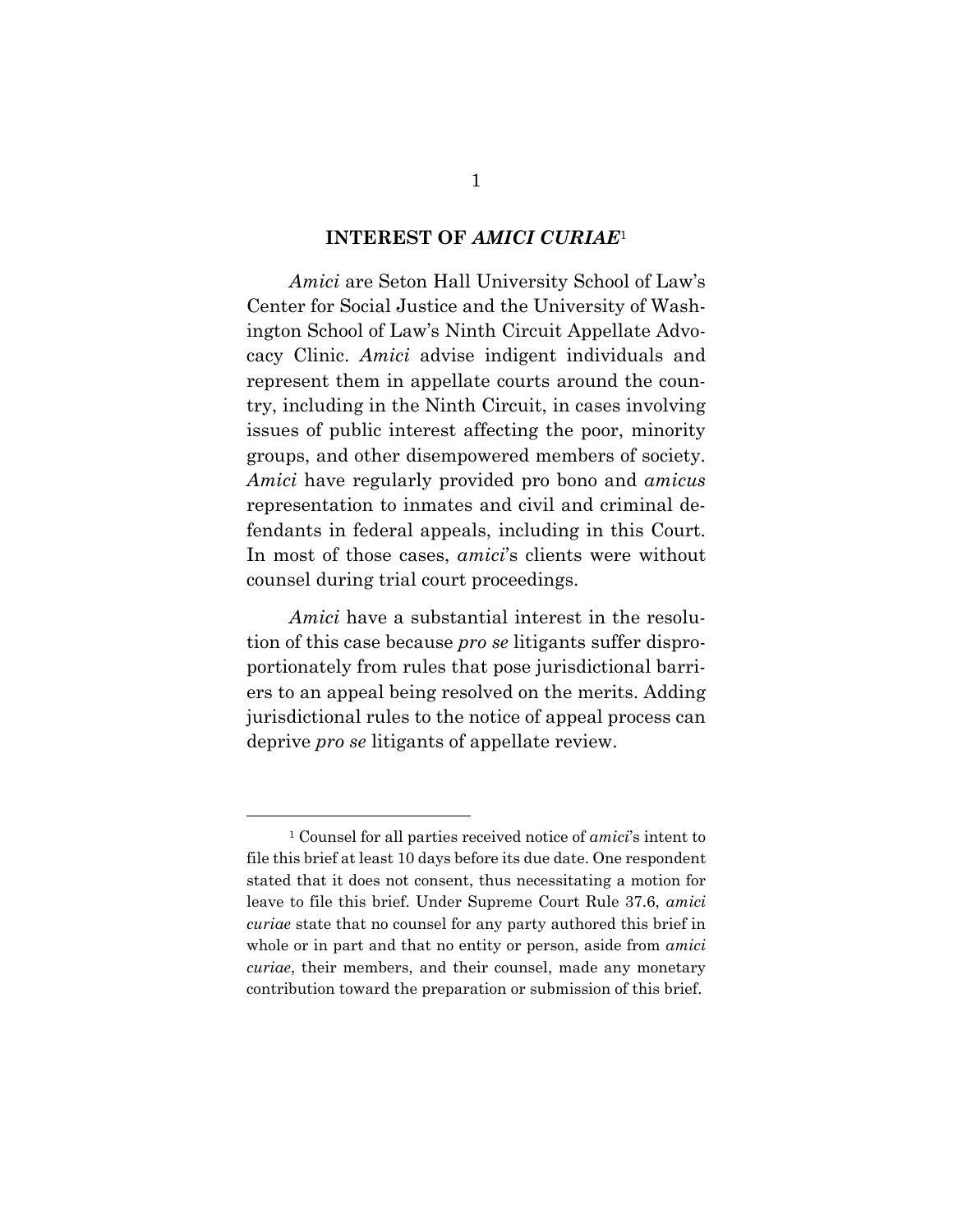## **INTRODUCTION AND SUMMARY OF ARGUMENT**

Rule 3 of the Federal Rules of Appellate Procedure instructs litigants on what they must do to appeal a ruling against them. The process is meant to be simple. The litigant must timely file a notice of appeal or a document that serves as the functional equivalent of a notice of appeal. Rule 3 also requires the district court clerk to serve that document on the other parties. If a litigant timely files the functional equivalent of a notice of appeal, the court of appeals has jurisdiction, even if there are imperfections in the document or if the clerk fails to serve the other parties. The Ninth Circuit, however, adds another jurisdictional requirement by mandating that the would-be appellant ensure some additional form of service upon or notice to the other parties, a burden not found in Rule 3 and rejected by six other circuits.

Over the years, and as recent as last year, Rule 3 has been amended to ensure that "the right to appeal not be lost by mistakes of mere form" or "through inadvertent omission." *See* Fed. R. App. P. 3 Notes of Advisory Committee on 1979 Amendments, 1993 Amendments, and 2021 Amendments. The Ninth Circuit's rule imposes an unclear and unjustified barrier to appellate jurisdiction, one that falls disproportionately on *pro se* litigants.

In her petition, Ms. George argues that, in dismissing her appeal for lack of jurisdiction, the Ninth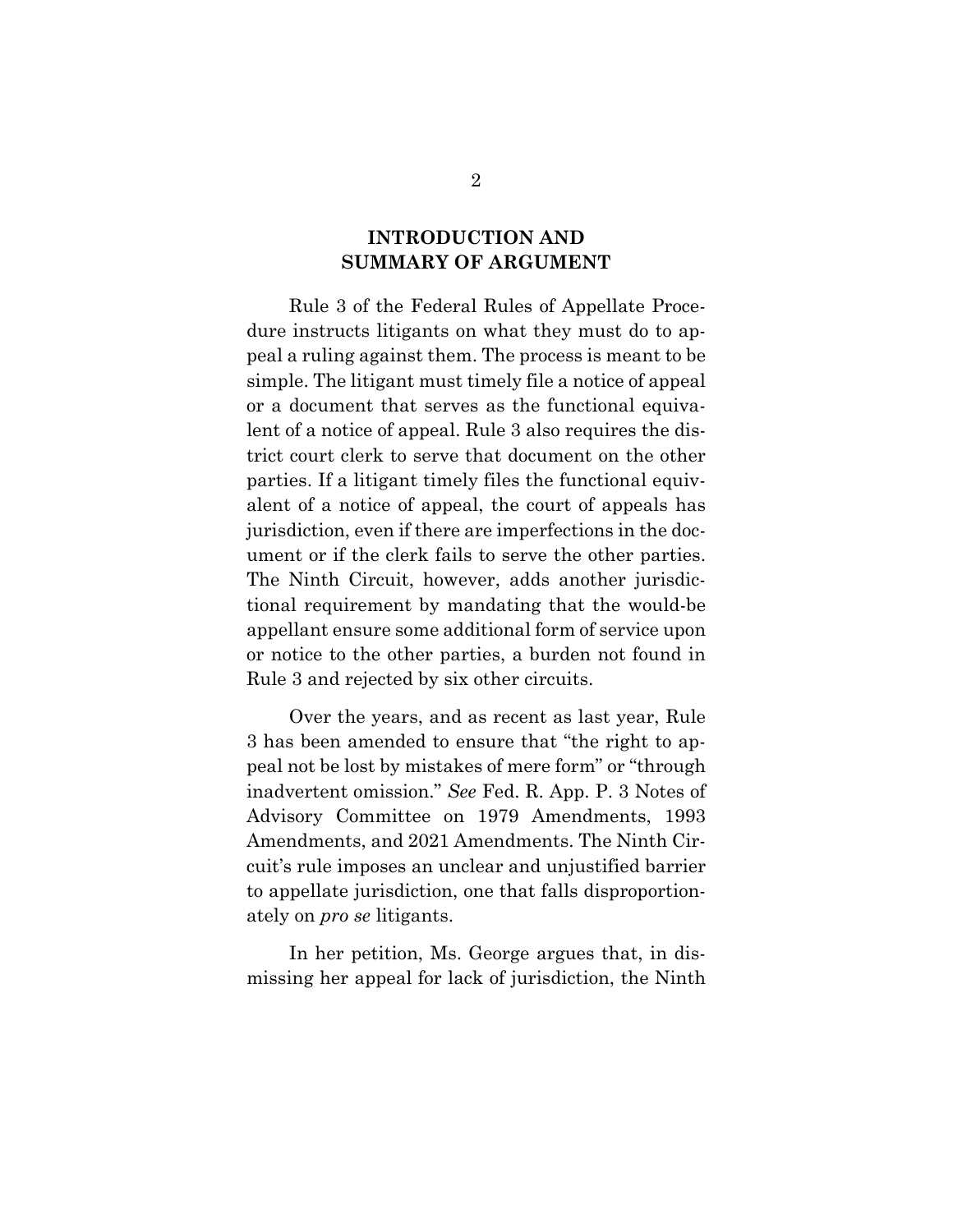Circuit applied its rule requiring an appellant to serve the notice of appeal on all other parties. Ms. George explains how such a rule is contrary to Rule 3 and the decisions of other circuits.

The precise nature of the additional burden required under the Ninth Circuit's rule is somewhat unclear, but there is no mistaking that its rule imposes a jurisdictional burden of some form of service or notice that is required in no other circuit. The Ninth Circuit ruled that Ms. George timely filed the functional equivalent of a notice of appeal. Under the standard used in all other circuits, stemming from *Smith v. Barry*, 502 U.S. 244 (1992), Ms. George satisfied the only requirement for appellate jurisdiction. The Ninth Circuit, however, held that it lacked jurisdiction over her appeal because Ms. George did not give "adequate notice" to the defendants. The Ninth Circuit's rule cannot be squared with Rule 3, this Court's precedent, or the rule of six other circuits.

Ms. George is not unusually situated in her risk of being put out of court unwittingly by the Ninth Circuit's jurisdictional rule. The rule is a procedural trap for the many litigants who cannot afford a lawyer. *Pro se* litigants like Ms. George are particularly likely to file a notice of appeal, or its functional equivalent, that is handwritten or otherwise not automatically delivered to all parties electronically and to have a difficult time monitoring whether the district court clerk has served the notice, as required by Rule 3.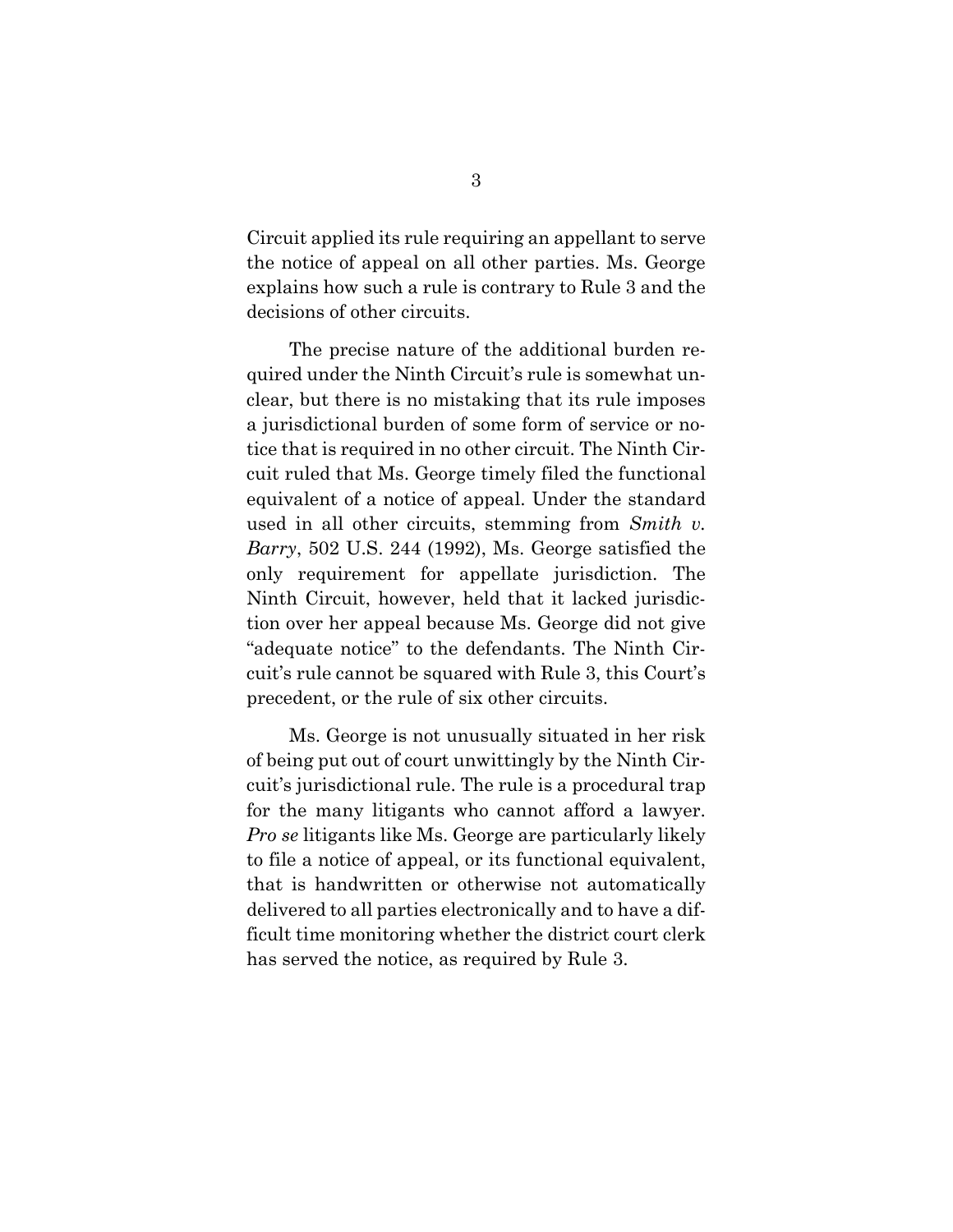Billion-dollar lawsuits with white-shoe lawyers grab the headlines, but *pro se* cases are the ones filling the nation's courts. Between 1999 and 2018, 28% of all cases in federal court involved at least one *pro se* party. Mark D. Gough & Emily S. Taylor Poppe, *(Un)Changing Rates of Pro Se Litigation in Federal Court*, 45 LAW & SOCIAL INQUIRY 567, 574 (2020). The Ninth Circuit—the busiest court of appeals—receives so many *pro se* appeals each year (between 4,000 and 6,000) that in any given year nearly 10% of all new federal appeals filed nationwide are *pro se* appeals in the Ninth Circuit. Minorities, the poor, and prisoners disproportionately make up this large class of *pro se* litigants.

*Pro se* appeals are important not only to the litigants in those cases; some of those cases shape the law when they are heard on the merits. In one prominent example, sixty years ago, Clarence Gideon's handwritten petition for certiorari permanently changed the criminal justice system. Self-represented parties already face significant hurdles in navigating the court system alone. The Ninth Circuit's unique rule adds another needless and unjustified barrier, and allowing the rule to stand will only widen the gap in access to justice for the underprivileged.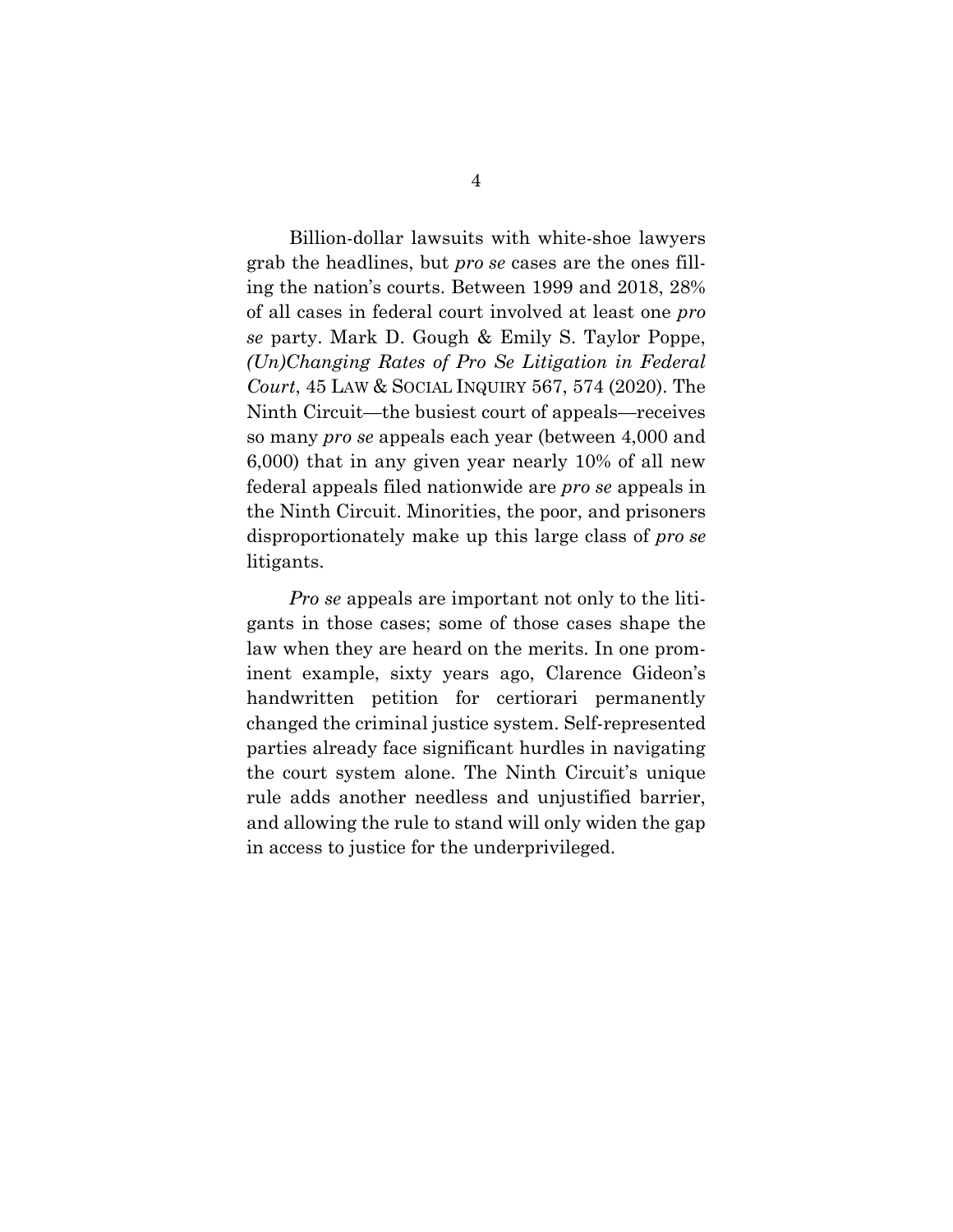#### **ARGUMENT**

## **A. The Ninth Circuit imposes on would-be appellants an obligation of service or notice, an added jurisdictional burden recognized by no other circuit.**

Ms. George's petition contends that the Ninth Circuit's rule requires an appellant to serve the notice of appeal on the other parties to invoke the court's appellate jurisdiction. Her contention reflects a fair reading of that court's opaque caselaw, and the petition explains other circuits' decisions holding that the failure to serve a notice of appeal does not invalidate an appeal. But even if the Ninth Circuit's rule could be understood as requiring that the appellant ensure that the other parties receive some form of notice, rather than requiring that the appellant serve the document, the Ninth Circuit still stands alone in adding a jurisdictional burden that is contrary to Rule 3 and this Court's precedent.

**1. All courts of appeals except the Ninth Circuit require only that a litigant timely file the "functional equivalent" of a notice of appeal.**

Under Rule 3, "the timely filing of a notice of appeal in a civil case is a jurisdictional requirement." *Bowles v. Russell*, 551 U.S. 205, 214 (2007). Rule 3 lists other requirements of a notice of appeal. But a litigant's failure to timely file a notice of appeal is the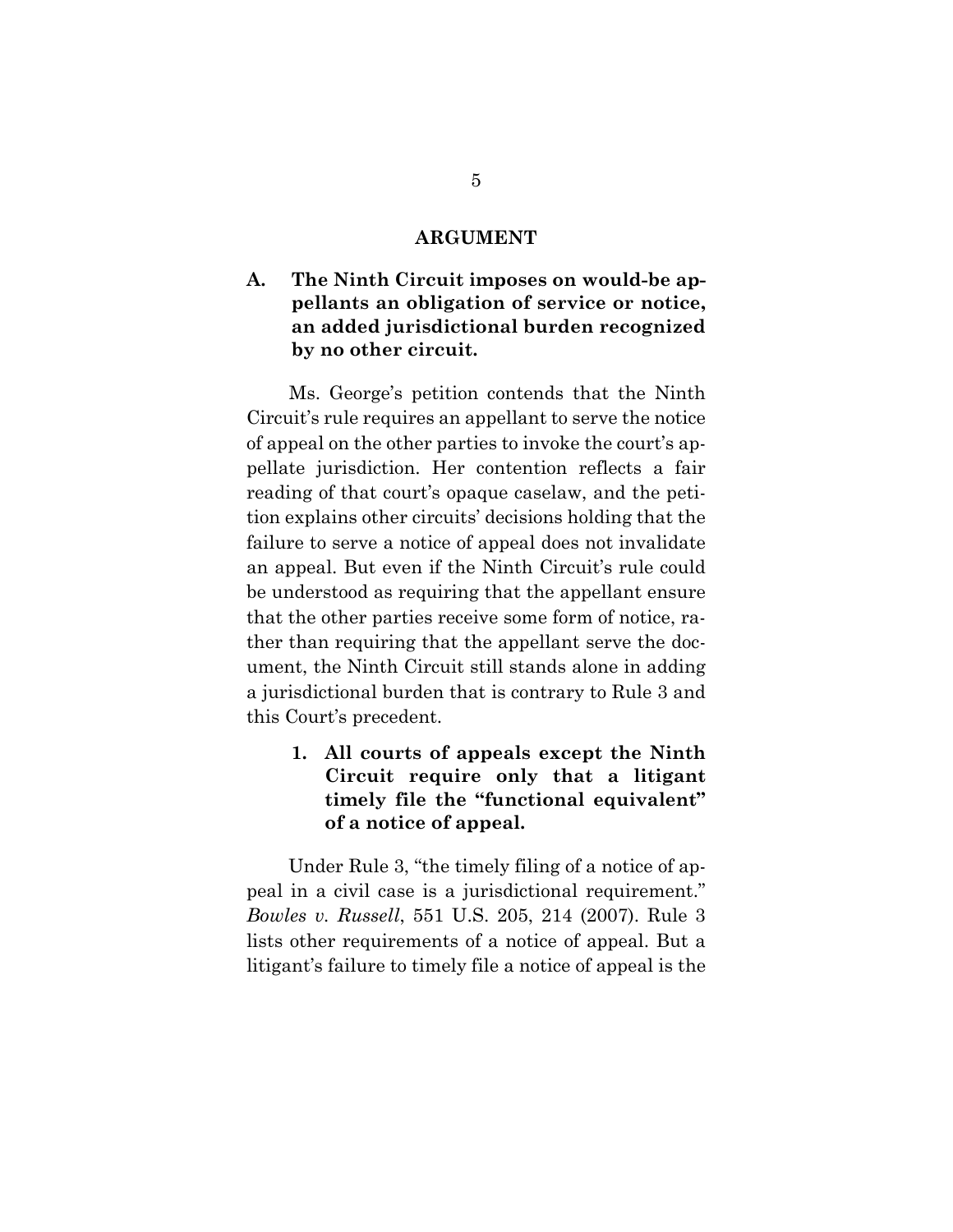only misstep that can divest a court of appeals of jurisdiction. Fed. R. App. P. 3(a)(2).

Sometimes litigants—especially those unrepresented by counsel—intend to appeal, but they mislabel documents or do not perfectly address all the claims-processing requirements of Rule 3(c). Recognizing flexibility in the Rule, the Court has held that Rule 3's notice requirements are satisfied when a litigant timely submits a document that is the "functional equivalent" of the formal notice of appeal contemplated by the Rule. *Smith v. Barry*, 502 U.S. 244, 248 (1992); *Torres v. Oakland Scavenger Co.*, 487 U.S. 312, 316–17 (1988), superseded by statute on other grounds. "[W]hen papers are 'technically at variance with the letter of [Rule 3], a court may nonetheless find that the litigant has complied with the rule if the litigant's action is the functional equivalent of what the rule requires.'" *Smith*, 502 U.S. at 248 (quoting *Torres*, 487 U.S. at 316–17).

*Torres* and *Smith* teach that, when applying the "functional equivalent" standard, a court's analysis should be guided by whether the document, on its face, indicates a party's intent to appeal and contains the basic information required by Rule 3(c). *Smith* at 248 ("[T]he notice afforded by a document . . . determines the document's sufficiency as a notice of appeal."). If the document indicates an intent to appeal and provides the basic information, the question of appellate jurisdiction ends there. *See Becker v. Montgomery*, 532 U.S. 757, 767 (2001) ("[I]mperfections in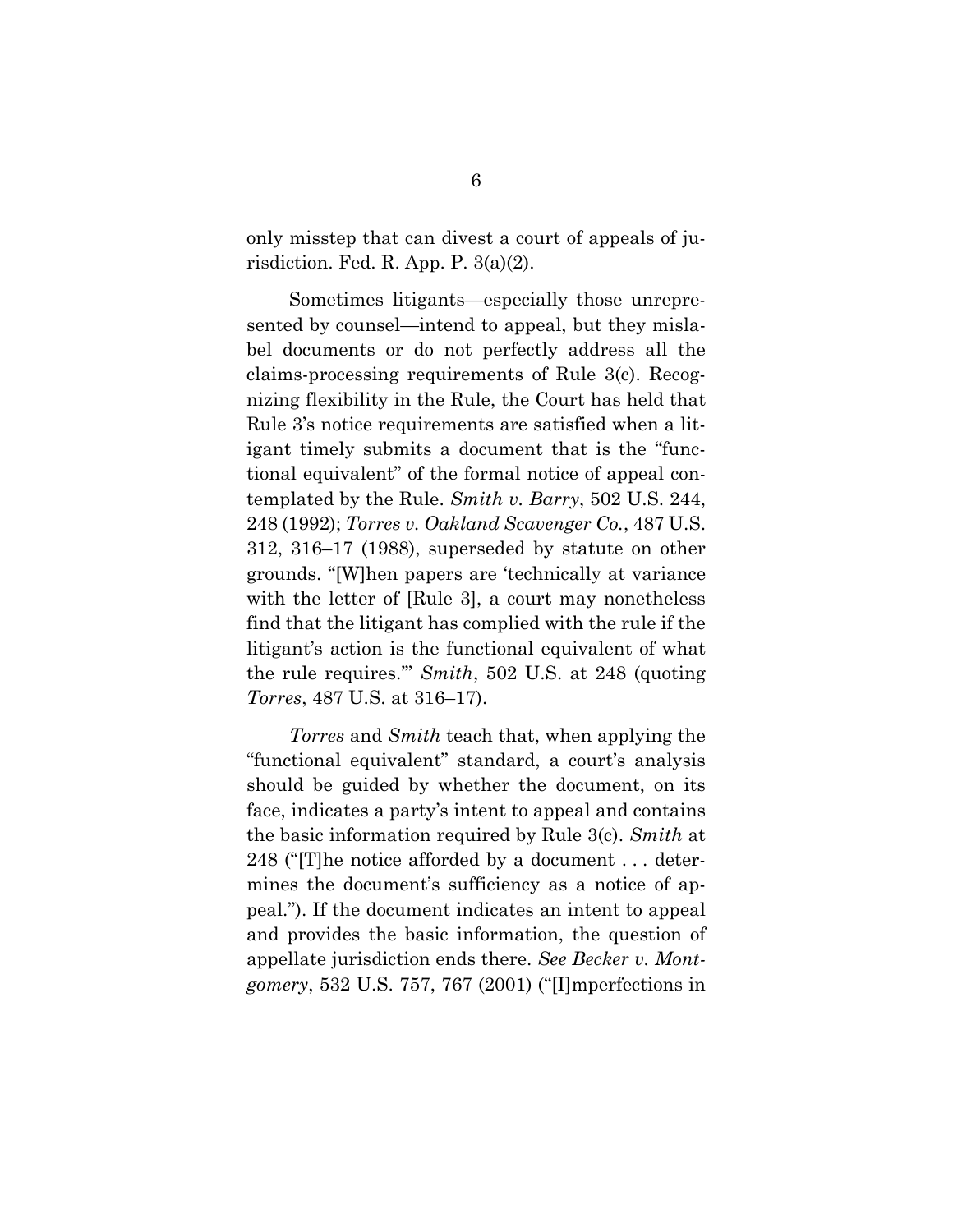noticing an appeal should not be fatal where no genuine doubt exists about who is appealing, from what judgment, to which appellate court.").

When a notice of appeal or its functional equivalent has been filed, Rule 3(d) requires that "[t]he district clerk [must] serve notice of the filing of a notice of appeal," expressly directing that a "failure to serve notice does not affect the validity of the appeal." Fed. R. App. P.  $3(d)(1)$ ,  $(d)(3)$ . Rule 3 contains no requirement that the appellant serve the other parties or ensure that they otherwise receive notice.

All courts of appeals except the Ninth Circuit adhere to this formulation of the test for determining whether a mislabeled document is sufficient to create appellate jurisdiction. The beginning and end of the inquiry is whether a timely filed document is the "functional equivalent" of a formal notice of appeal. *See Sueiro Vazquez v. Torregrosa de la Rosa*, 494 F.3d 227, 233 (1st Cir. 2007); *Haugen v. Nassau Cty. Dep't of Soc. Servs*., 171 F.3d 136, 137–38 (2d Cir. 1999); *Paoli R.R. Yard PCB Litig*., 916 F.2d 829, 837–38 (3d Cir. 1990); *Clark v. Cartledge*, 829 F.3d 303, 306 (4th Cir. 2016); *United States v. Cantwell*, 470 F.3d 1087, 1089 (5th Cir. 2006); *Frieder v. Morehead State Univ*., 770 F.3d 428, 430 (6th Cir. 2014); *Wells v. Ryker*, 591 F.3d 562, 565 (7th Cir. 2010); *Carson v. Dir. of the Iowa Dep't of Corr. Servs*., 150 F.3d 973, 975 (8th Cir. 1998); *Ray v. Cowley*, 975 F.2d 1478, 1478–79 (10th Cir. 1992); *Rinaldo v. Corbett*, 256 F.3d 1276, 1279 (11th Cir. 2001); *Anderson v. District of Columbia*, 72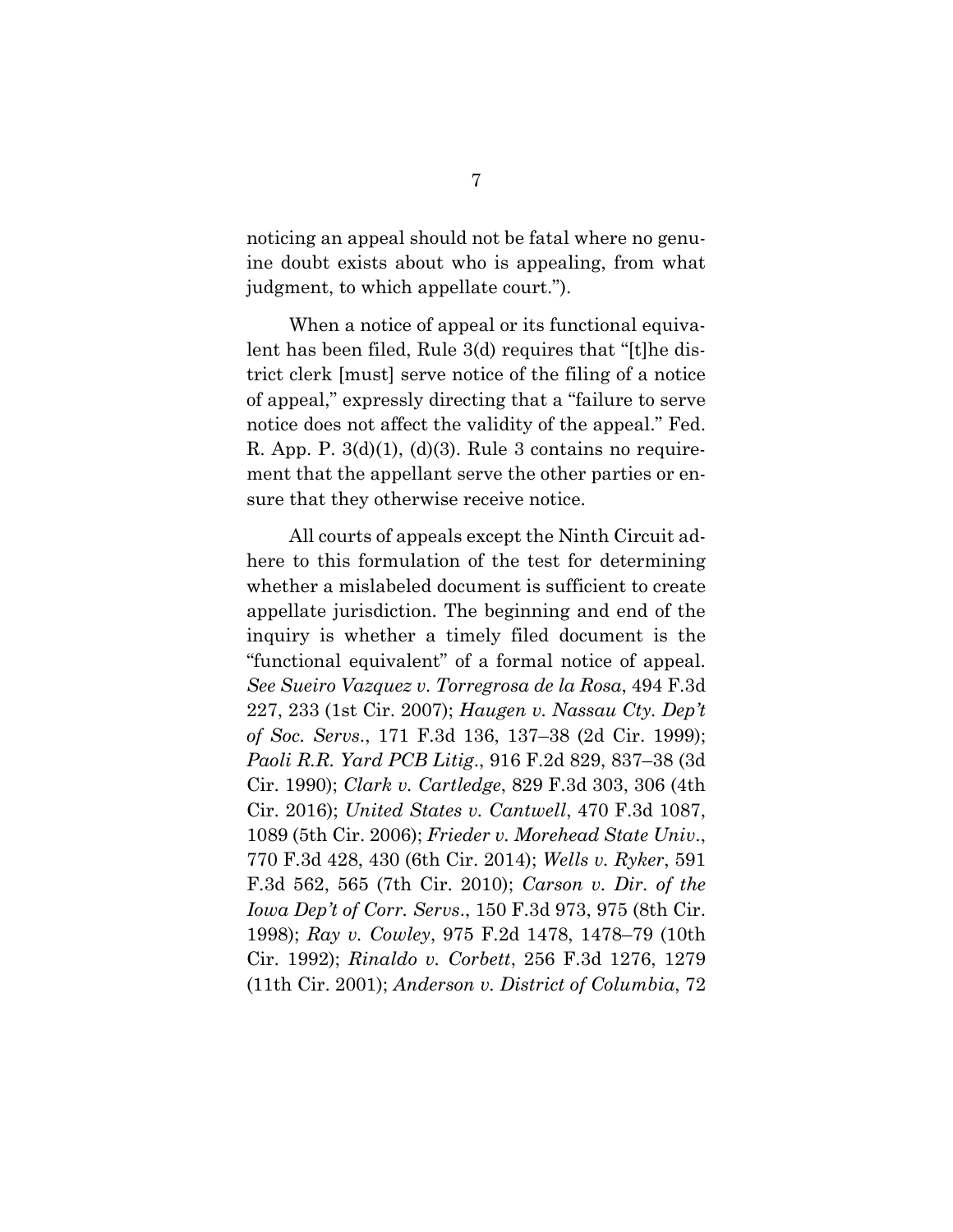### F.3d 166, 168 (D.C. Cir. 1995); *Fraige v. Am. Nat'l Watermattress Corp*., 902 F.2d 43 (Fed. Cir. 1990).

## **2. The Ninth Circuit sets itself apart by requiring a would-be appellant to do more than timely file the "functional equivalent" of a notice of appeal.**

The Ninth Circuit has a different rule. Its test has two parts. The first part is the same as the rule uniformly adopted by its sister circuits, inquiring whether the document is functionally equivalent to a formal notice of appeal. But the Ninth Circuit requires the would-be appellant to satisfy a second part of the test, mandating something more to create appellate jurisdiction.

To be sure, the Ninth Circuit has not always been clear in defining the "more" it requires for establishing jurisdiction under Rule 3. Some cases say that service is required for appellate jurisdiction, while others require "notice." *See Rabin v. Cohen*, 570 F.2d 864, 866 (9th Cir. 1978) ("[D]ocuments which are not denominated notices of appeal will be so treated when they . . . are served upon the other parties to the litigation . . . ."); *In re Sweet Transfer & Storage, Inc*., 896 F.2d 1189, 1193 (9th Cir. 1990) ("In prior cases, we have required the document in question to have been served upon the other parties."); *Cel-A-Pak v. Cal. Agric. Labor Relations Bd*., 680 F.2d 664, 667 (9th Cir. 1982) (requiring "notice" to the opposing party and to the court).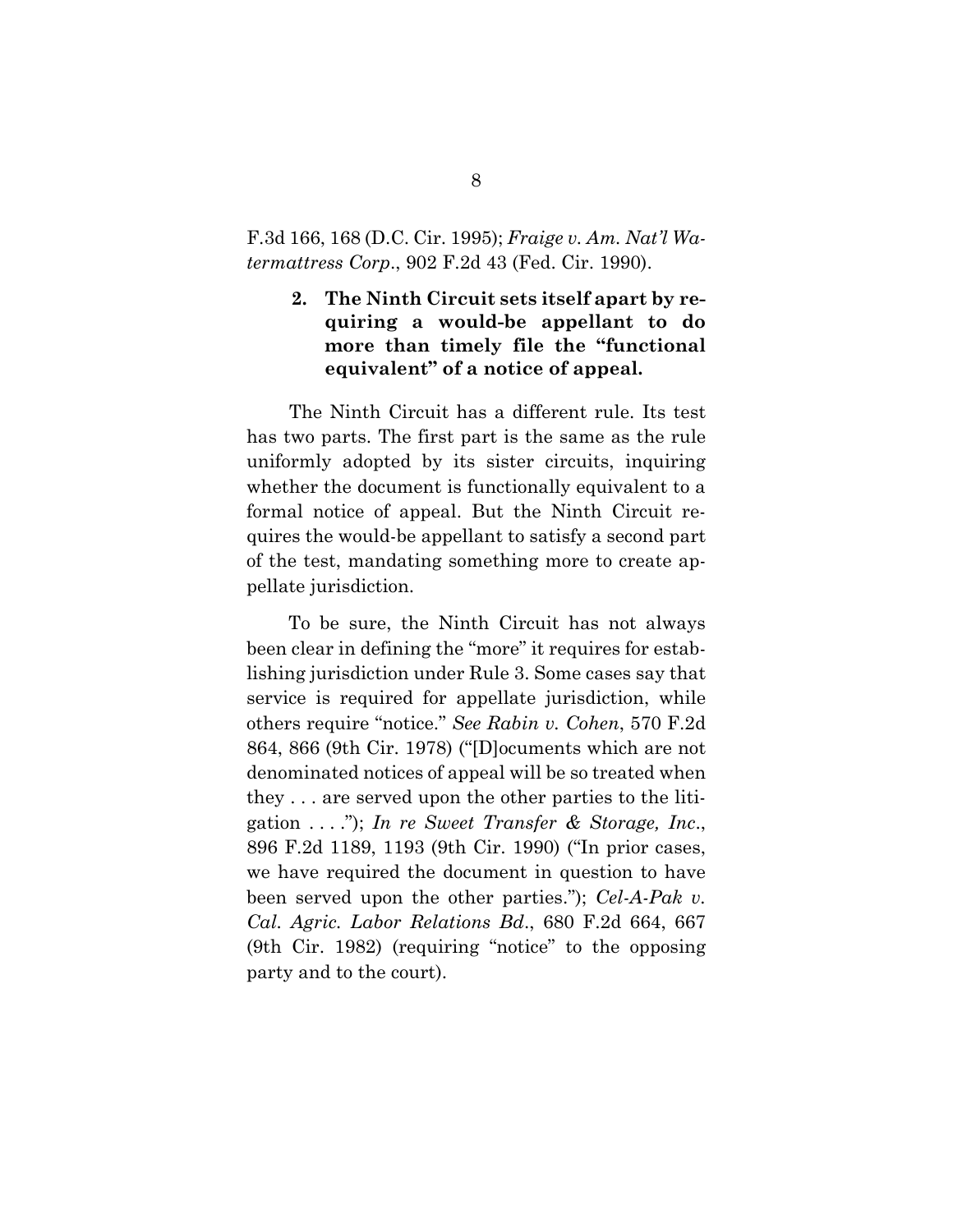Even in this case, the Ninth Circuit gave mixed signals about its rule—whether it requires the appellant to serve the other parties or whether it requires some other form of notice. After initially holding that it lacked jurisdiction because Ms. George "did not serve her notice of appeal on Bridges to Change or Washington County," App. 3, the court amended its decision to state instead that it lacked jurisdiction because Ms. George "did not provide adequate notice of appeal from a judgment against Bridges to Change and Washington County," App. 13.

What is clear, however, is that the Ninth Circuit's additional requirement, beyond the timely filing of a functional equivalent of a notice of appeal, imposes a concrete burden borne only by litigants seeking review from that court. The Ninth Circuit here ruled that Ms. George's motion for appointment of pro bono counsel was "the 'functional equivalent' of a formal notice of appeal" and that it was timely as a notice of appeal. App. 13. And it was right to so hold. Ms. George's document listed appropriate case information (including the names of the defendants who argued for lack of appellate jurisdiction), identified who was appealing (Ms. George), and stated that Ms. George wanted to appeal the jury's verdict and the "earlier summary judgment ruling." App. 31–32. In any other circuit, that would have been the end of the jurisdictional inquiry. But the Ninth Circuit held that it lacked jurisdiction because of Ms. George's failure to provide "adequate notice" to the other parties. App. 13–14.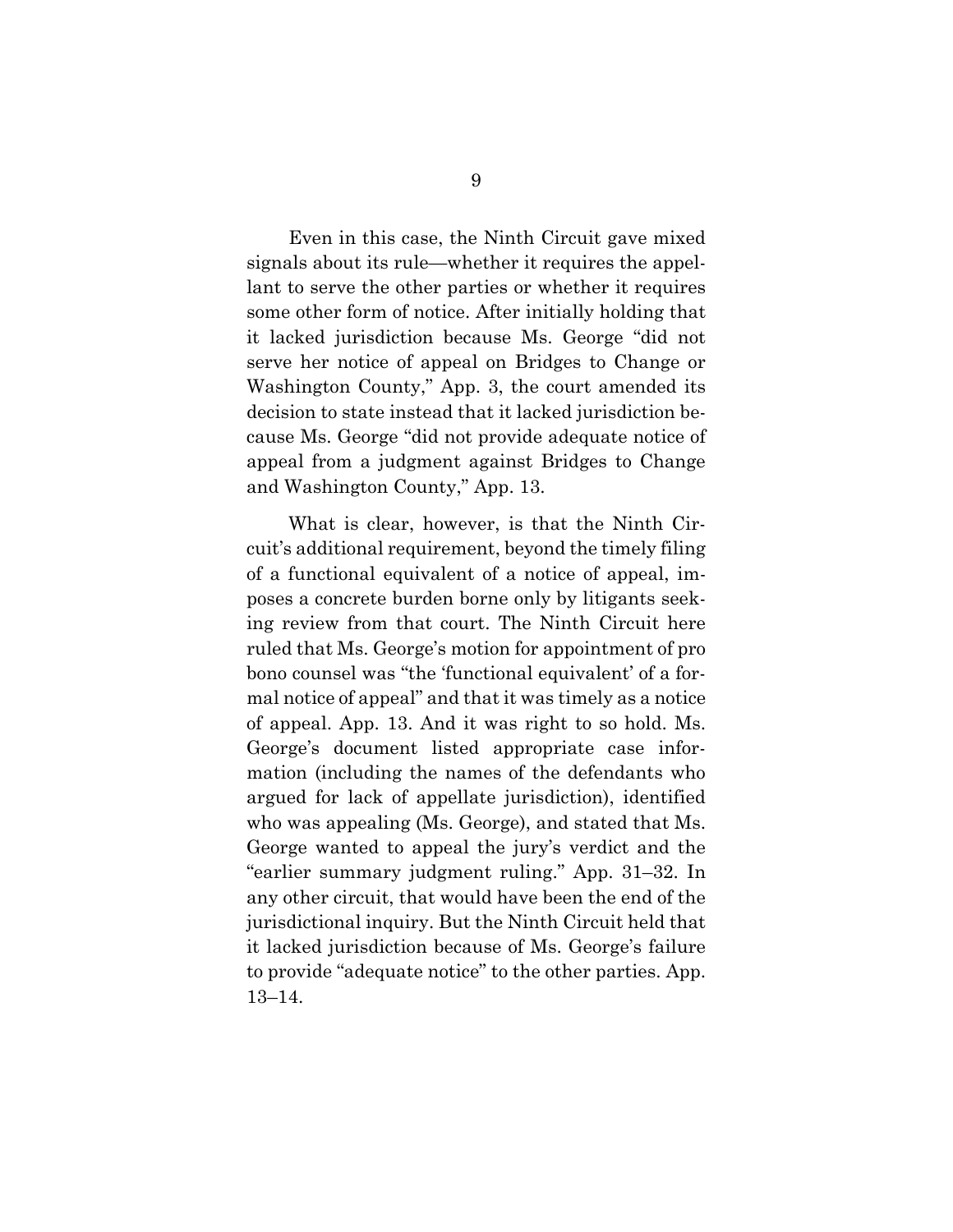The position of Bridges to Change and Washington County show how the Ninth Circuit's rule contravenes Rule 3 and improperly bars appellate jurisdiction in *pro se* appeals. In the court of appeals, those defendants asserted that they no longer received notifications of documents filed with the district court after they prevailed on summary judgment and that "neither Ms. George nor the District Court has ever served" them with the document deemed the functional equivalent of the notice of appeal. App. 66. Under the Ninth Circuit's rule, as applied by the panel in this case, there is no appellate jurisdiction in this scenario because Ms. George did not ensure that these defendants received notice that she was appealing. But Rule 3(d) places the burden of giving notice on the clerk, not the appellant, and states that the clerk's failure to give notice does not affect the validity of the appeal.

The Ninth Circuit's added jurisdictional requirement conflicts not only with Rule 3 and the holdings of six other circuits, but also with this Court's cases holding that a statute or rule is not jurisdictional when its language "provides no clear indication that Congress wanted that provision to be treated as having jurisdictional attributes." *Henderson v. Shinseki*, 562 U.S. 428, 439 (2011); *see also Cameron v. EMW Women's Surgical Ctr., P.S.C.*, 142 S. Ct. 1002 (2022) ("We do not read a statute or rule to impose a jurisdictional requirement unless its language clearly does so."). Even if the Ninth Circuit's requirement of "ade-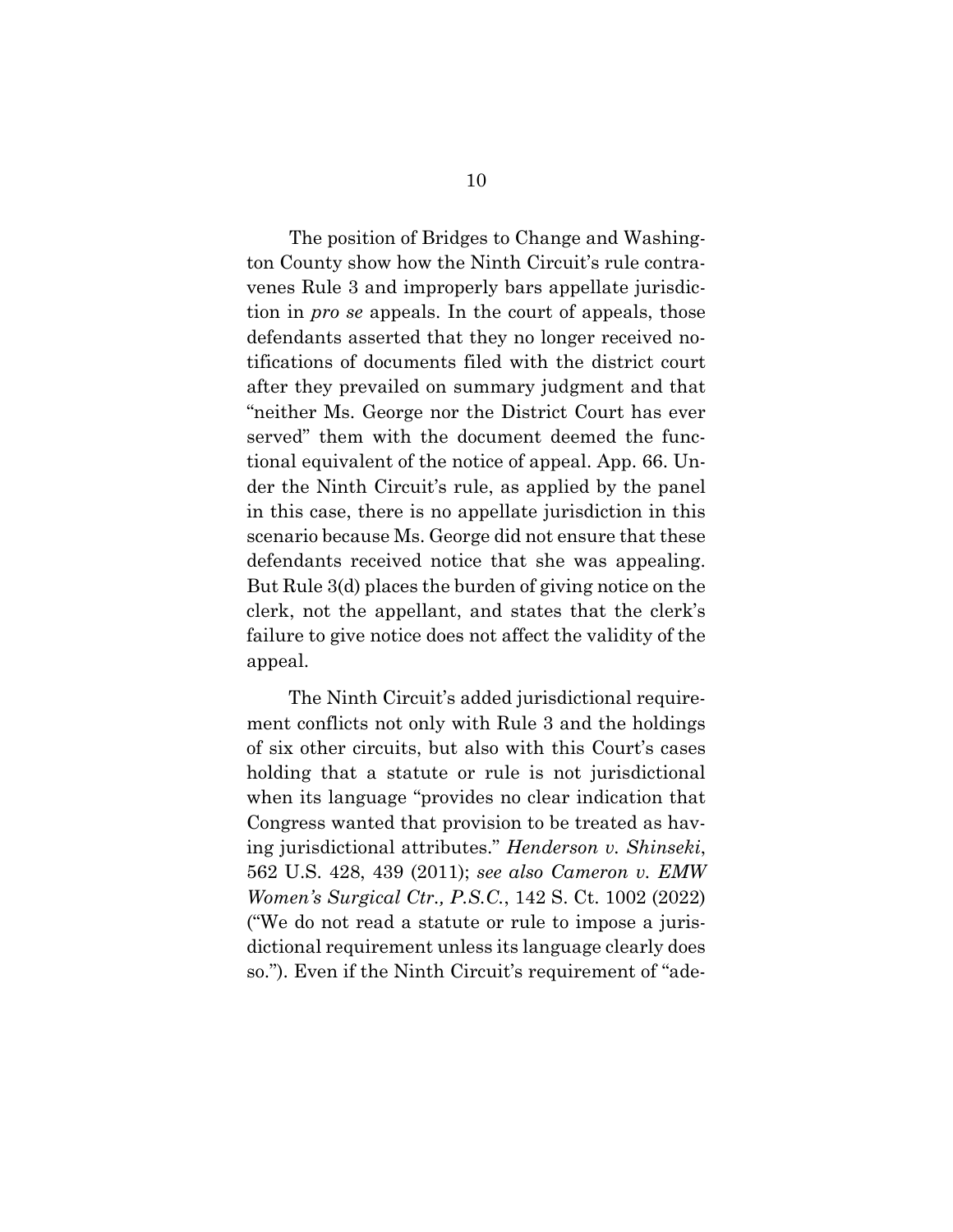quate notice" could be viewed as a valid claims-processing rule, nothing in Rule 3 suggests, let alone clearly states, that the requirement is jurisdictional. To the contrary, Rule 3 identifies the failure to timely file a notice of appeal as the only requirement that affects jurisdiction.

The Ninth Circuit's creation of an additional jurisdictional burden is contrary to Rule 3 and this Court's cases and directly conflicts with the approach adopted by six other circuits. Those courts, unlike the Ninth Circuit, do not condition appellate jurisdiction on service or notice.

## **B. The Ninth Circuit's unique rule profoundly affects thousands of** *pro se* **litigants, with an outsized impact on minorities, the poor, and incarcerated litigants.**

The Ninth Circuit's standard uniquely burdens unrepresented litigants. By and large, "when individuals press their claims *pro se*, they fail at virtually every stage of civil litigation," are "much more likely to have their case dismissed," and "fail to receive materially meaningful access to justice." Victor D. Quintanilla, Rachel A. Allen & Edward R. Hirt, *The Signaling Effect of Pro Se Status*, 42 LAW & SOC. INQUIRY 1091, 1091 (2017). The challenges in navigating the court system alone are exacerbated for *pro se* litigants within the Ninth Circuit. That court's rule requiring litigants both to timely file a document that is the "functional equivalent" of a notice of appeal and also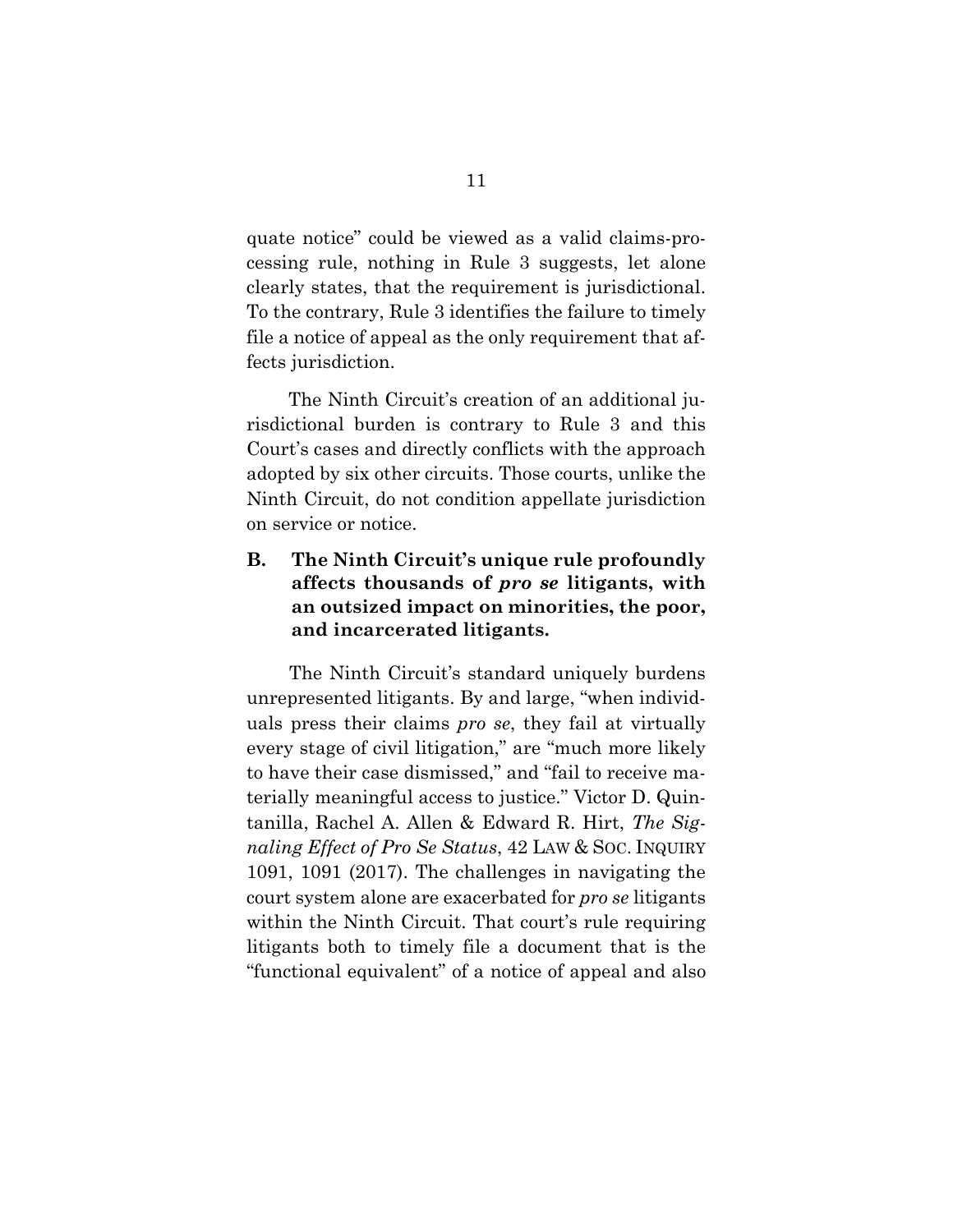to provide "adequate notice" to opposing parties imposes on would-be appellants an added jurisdictional hurdle found nowhere in the text of Rule 3 or in this Court's precedent.<sup>2</sup>

The class of litigants potentially affected by the Ninth Circuit's rule is vast. Since 2000, on average almost 75,000 *pro se* cases are filed each year in federal district courts across the country.<sup>3</sup> In the Ninth Circuit, between 40% and 50% of new appeals filed each year are *pro se* cases.<sup>4</sup> And even though the Ninth Circuit sits at a table of one with its rule of appellate ju-

<sup>2</sup> Although the Ninth Circuit terminated 4,354 *pro se* appeals in 2020, only 2,734 of those cases "were terminated on the merits." United States Courts for the Ninth Circuit, 2020 Annual Report ("CA9 Annual Report"), at 63, available at https://cdn.ca9.uscourts.gov/datastore/judicial-council/publications/AnnualReport2020.pdf. That left 1,620 *pro se* appeals that were terminated by the Ninth Circuit on grounds other than the merits of the appeal.

<sup>3</sup> Judiciary Data and Analysis Office of the Administrative Office of the U.S. Courts, *Just the Facts: Trends in Pro Se Civil Litigation from 2000 to 2019* (Feb. 11, 2021), available at https://www.uscourts.gov/news/2021/02/11/just-facts-trendspro-se-civil-litigation-2000-2019#figures\_map.

<sup>4</sup> For example, in 2020, the Ninth Circuit received 10,400 new appeals, 4,590 of which were *pro se* cases. CA9 Annual Report, at 60, 63. The CA9 Annual Report defines *pro se* cases as those "involving at least one self-represented litigant." *Id.* at 60. Reports showing this data for prior years is available at https://www.ca9.uscourts.gov/judicial-council/annual-reports/.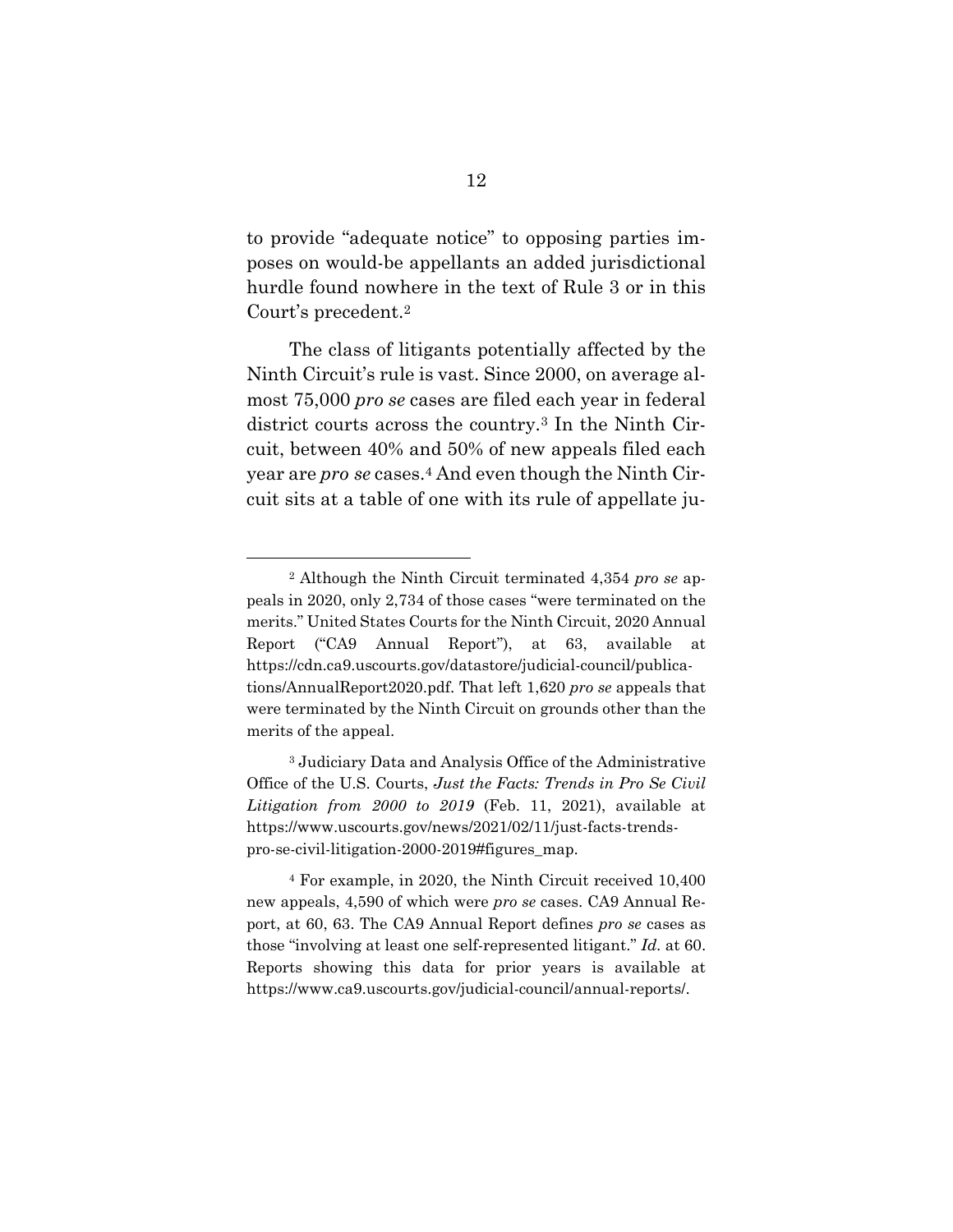risdiction, it is a large table. The Ninth Circuit receives so many new *pro se* appeals each year (between 4,000 and 6,000) that in 2020 almost 10% of all federal appeals nationwide—counseled or not—were *pro se* cases in the Ninth Circuit.<sup>5</sup>

Studies on *pro se* litigants have reported that "[o]nly a small fraction of the legal problems experienced by low-income and poor people living in the United States—less than one in five—are addressed with the assistance of legal representation." Columbia Law School Human Rights Clinic, *Access to Justice: Ensuring Meaningful Access to Counsel in Civil Cases*, 64 SYRACUSE L. REV. 409, 410 (2014). "The result is a crisis in unmet civil legal needs that disproportionately harms racial minorities, women, and non-English speakers." *Id*. at 411. Other studies have reported data indicating "racial and ethnic minorities, in particular African Americans, are much less likely to have lawyers than white plaintiffs." Amy Myrick et al., *Race and Representation: Racial Disparities in Legal Representation for Employment Civil Rights Plaintiffs*, 15 N.Y.U. J. LEGIS. & PUB. POL'Y 705, 713 (2012). Compared to white plaintiffs, "African Americans are 2.5 times as likely to file pro se," and cases alleging racial discrimination were "about 1.8 times

<sup>&</sup>lt;sup>5</sup> In 2020, there were 48,190 new appeals filed in the circuit courts, 4,590 of which were *pro se* cases in the Ninth Circuit. CA9 Annual Report, at 60, 63.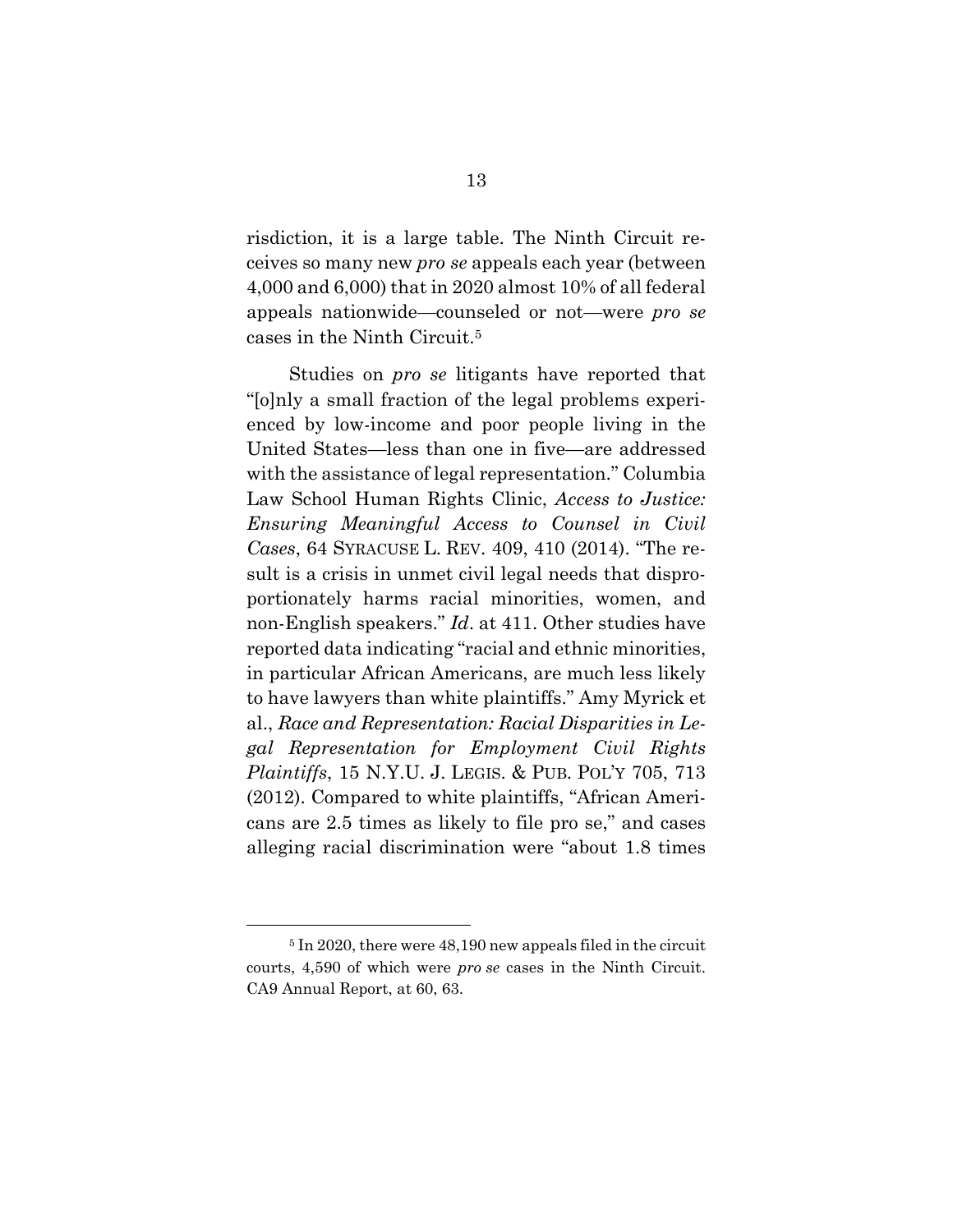more likely to be filed without the benefit of counsel." *Id.* at 718.

The Ninth Circuit's added jurisdictional requirement that the would-be appellant serve the notice of appeal, or otherwise ensure that the other parties receive notice, imposes a burden that applies disproportionately to *pro se* parties, and especially to incarcerated litigants. Parties represented by counsel have access to the courts' Case Management/Electronic Case Filing system, which they are mandated to use unless granted an exemption, whereas *pro se* litigants are "automatically exempt from electronic filing." *See* https://cdn.ca9.uscourts.gov/datastore/uploads/forms/form30.pdf. The courts' ECF system auto-

matically serves all parties electronically with filings docketed by the clerk—such service satisfies the clerk's obligation under Rule 3(d).

Incarcerated litigants and other *pro se* parties, in contrast, must file the notice of appeal by mailing a paper document to the court, trusting that the clerk will comply with Rule 3(d) and serve the parties. Unlike electronic filers, *pro se* parties do not receive electronic notification showing all parties who received electronic notice of a particular filing. Under the Ninth Circuit's rule, if a party is terminated from the case and no longer receives notification of filed documents, as the defendants assert happened here, a *pro se* litigant must discover that the terminated party no longer receives electronic notice. And the *pro se* party must then, under the Ninth Circuit's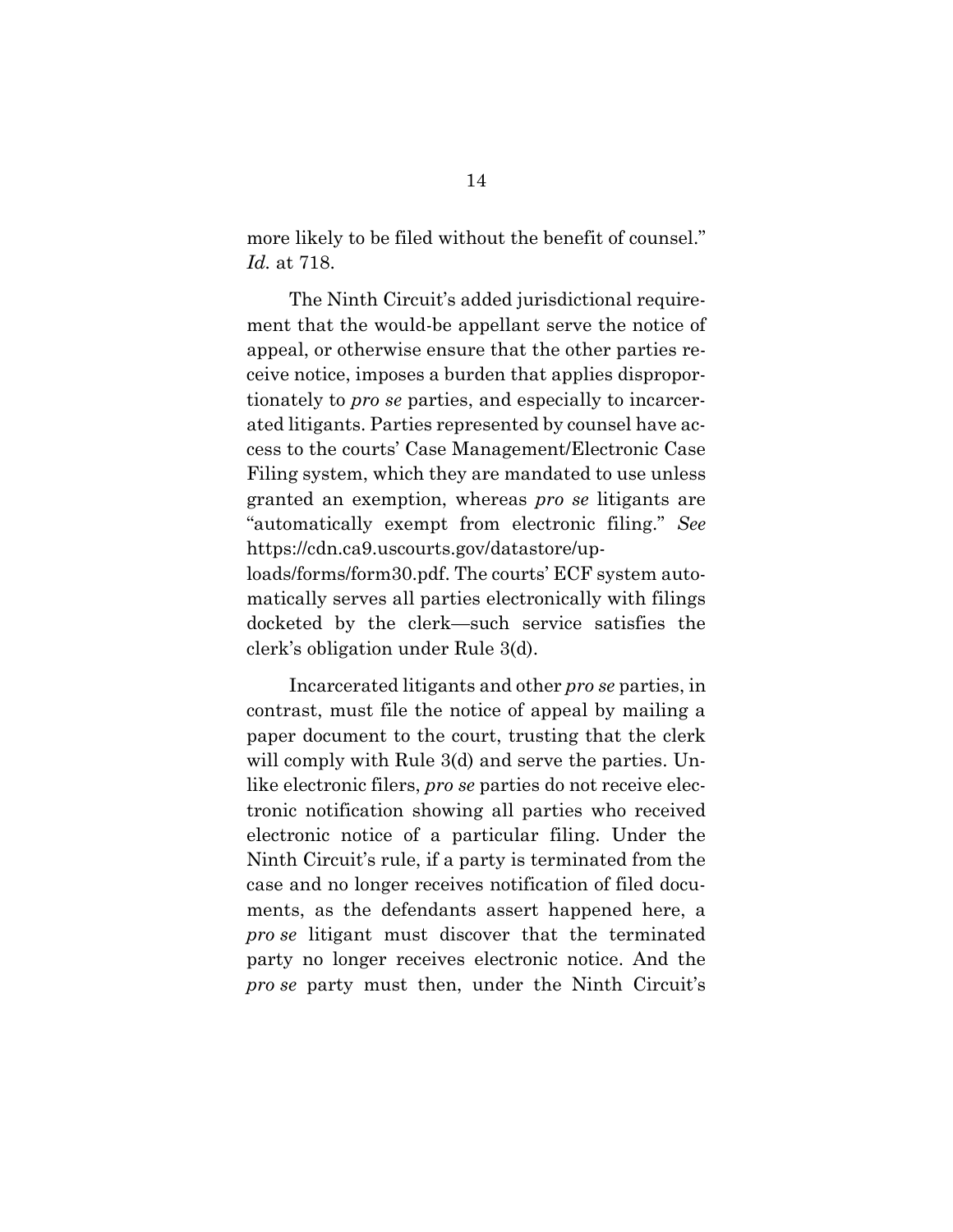rule, ensure that the terminated party receives the notice of appeal. Even if some incarcerated parties may manage to identify parties who no longer receive electronic notice, appellate jurisdiction cannot turn on satisfaction of such a burden found nowhere in Rule 3.

In 2020, nearly 45% of new *pro se* appeals filed in the Ninth Circuit involved incarcerated litigants.<sup>6</sup> The Court has noted the "situation of prisoners seeking to appeal without the aid of counsel is unique" because most incarcerated litigants are "[u]nskilled in law, unaided by counsel, and unable to leave the prison," and "prisoners cannot take the steps other litigants can take to monitor the processing of their notices of appeal." *Houston v. Lack*, 487 U.S. 266, 270– 71 (1988).

In *amici*'s experience, Ms. George's mislabeled notice of appeal is a run-of-the-mill *pro se* filing. It is mostly handwritten but is legible. It is not labeled correctly, but the contents show the filer's objective to appeal, the rulings Ms. George sought to challenge, and the parties against whom the appeal was taken. The same could be said of *pro se* filings submitted daily in federal courts across the country. If a document like this gives insufficient notice despite being the functional equivalent of a notice of appeal—as the Ninth Circuit held here—other *pro se* litigants are

<sup>6</sup> The Ninth Circuit reported that of the 4,590 *pro se* appeals filed in 2020, 1,920 were prisoner cases. CA9 Annual Report, at 63.